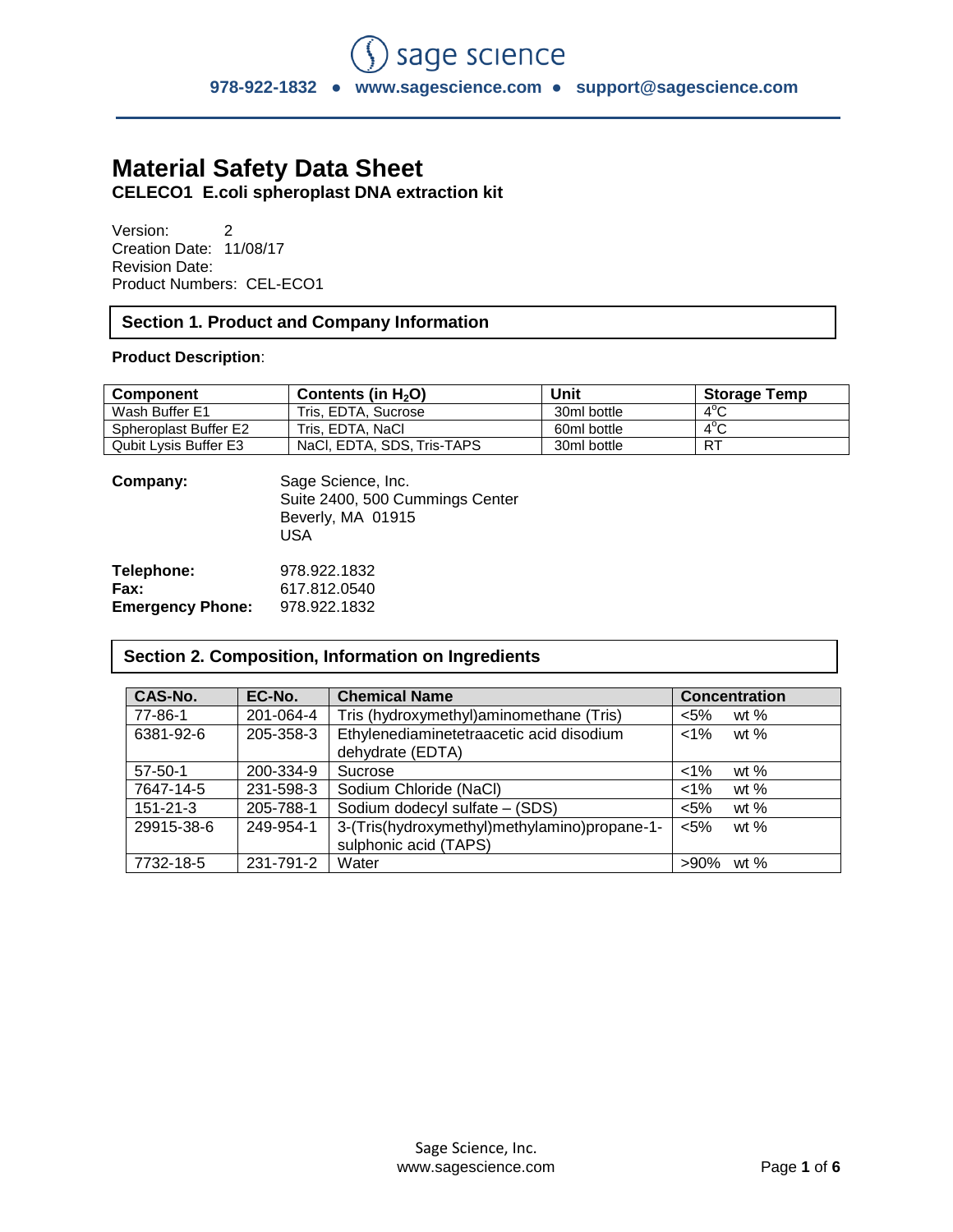## **Section 3. Hazards Identification**

#### **Emergency Overview**

Appearance: uncolored clear liquids

**Target Organs:** No data found.

## **OSHA Hazards**

|  |  | <b>HMIS Classification</b> |  |
|--|--|----------------------------|--|
|--|--|----------------------------|--|

| <b>HMIS Classification</b> |     | <b>NFPA Rating</b>        |     |
|----------------------------|-----|---------------------------|-----|
| Health Hazard:             | N/A | Health Hazard:            | N/A |
| Flammability:              | N/A | Fire:                     | N/A |
| Physical hazards:          | N/A | <b>Reactivity Hazard:</b> | N/A |

## **Potential Health Effects (Labeled DNA marker)**

| Inhalation: | N/A |
|-------------|-----|
| Skin:       | N/A |
| Eyes:       | N/A |
| Ingestion:  | N/A |

| <b>Section 4. First Aid Measures</b>     |     |  |  |  |  |
|------------------------------------------|-----|--|--|--|--|
| <b>General Advice:</b>                   | N/A |  |  |  |  |
| Inhalation:                              | N/A |  |  |  |  |
| Skin:                                    | N/A |  |  |  |  |
| Eyes:                                    | N/A |  |  |  |  |
| Ingestion:                               | N/A |  |  |  |  |
| <b>Section 5. Fire-Fighting Measures</b> |     |  |  |  |  |

## **Flammable Properties**

**Flash Point:** No data available **Ignition Temperature:** No data available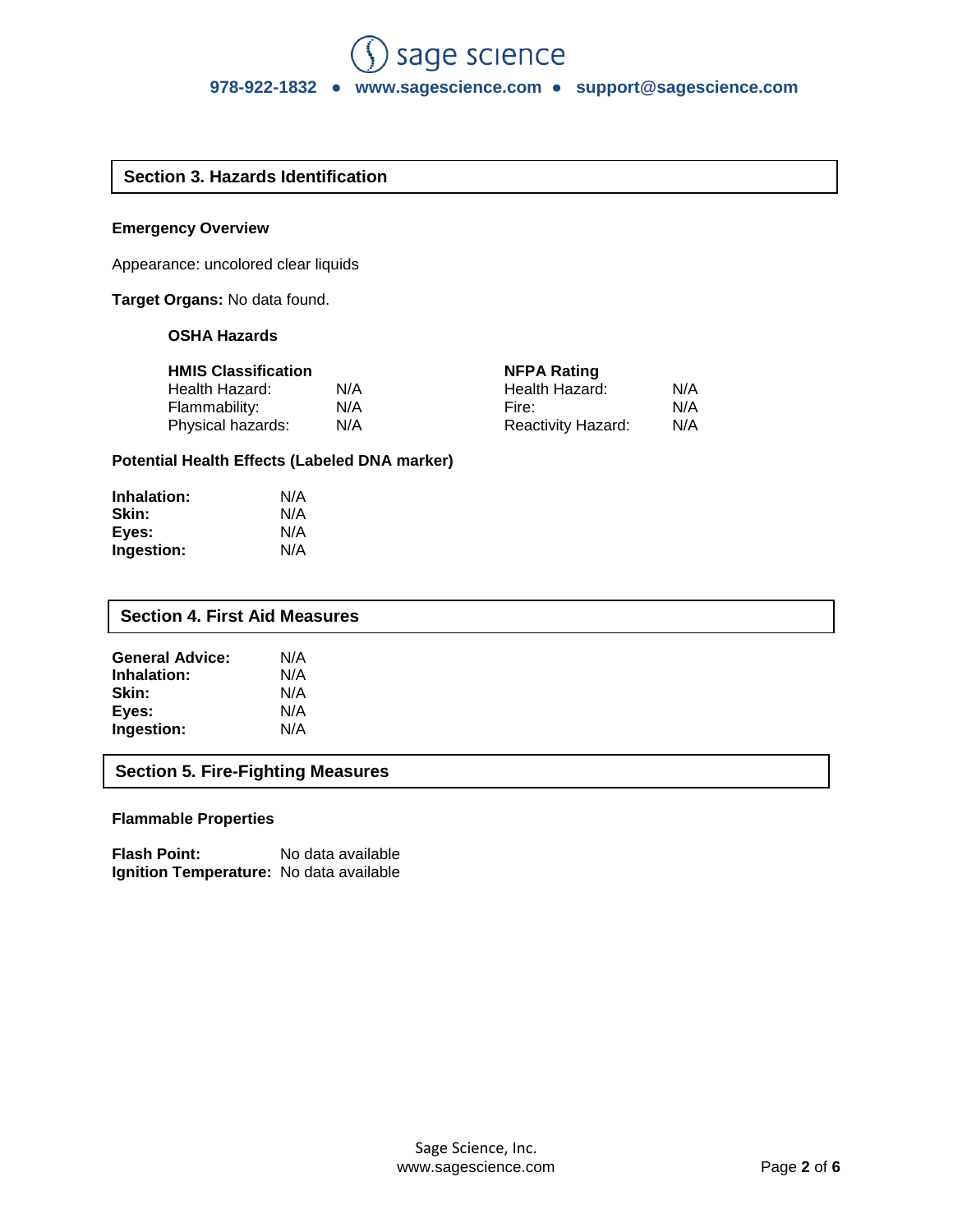## **978-922-1832** ● **www.sagescience.com ● support@sagescience.com**

sage science

## **Section 6. Accidental Release Measures**

## **N/A**

## **Section 7. Handling and Storage**

## **Handling**

Standard Laboratory practice

#### **Storage**

Room Temperature or 4°C. See page 1.

#### **Section 8. Exposure Controls/Personal Protection**

Contains no substance with occupational exposure limit values. Facilities using this substance should be equipped with an eye-wash station.

## **Personal protective equipment**

|                  | <b>Respiratory protection:</b> Respiratory protection is not required.     |
|------------------|----------------------------------------------------------------------------|
| Hand protection: | Handle with gloves.                                                        |
| Eye protection:  | Use safety glasses with side-shield conforming to OSHA 29 CFR 1910.133 and |
|                  | European Standard EN-166                                                   |
| <b>Clothing:</b> | Wear appropriate clothing to prevent skin exposure.                        |

## **Section 9. Physical and Chemical Properties**

| <b>Physical State:</b>                   | Liquid            |
|------------------------------------------|-------------------|
| Appearance:                              | Clear             |
| Odor:                                    | None              |
| pH:                                      | No data available |
| <b>Melting point:</b>                    | No data available |
| <b>Boiling point:</b>                    | No data available |
| Flash point:                             | No data available |
| Ignition temperature: No data available  |                   |
| Lower explosion limit: No data available |                   |
| Upper explosion limit: No data available |                   |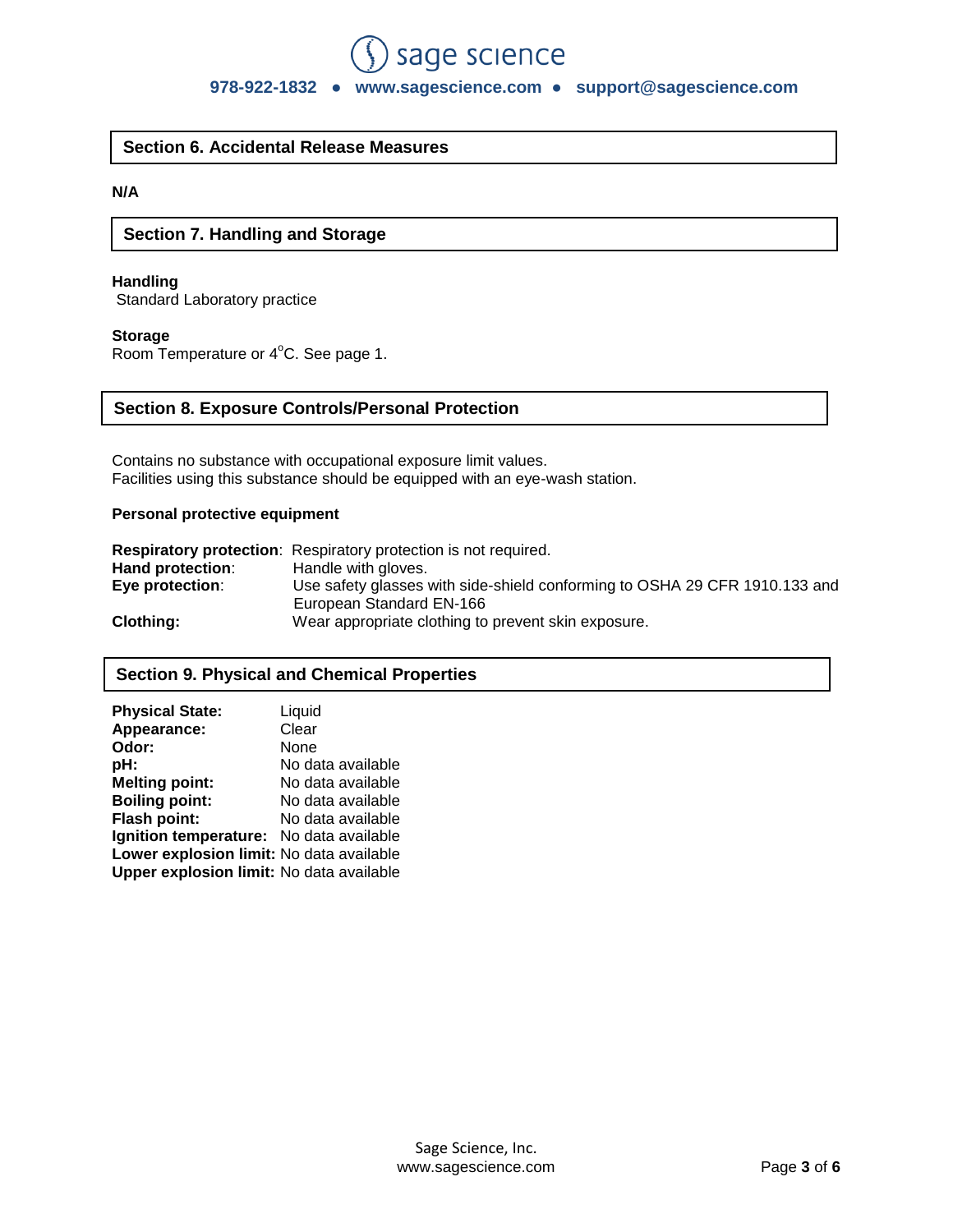## sage science **978-922-1832** ● **www.sagescience.com ● support@sagescience.com**

## **Section 10. Stability and Reactivity**

#### **Storage Stability**

Stable under recommended storage conditions.

#### **Materials to avoid**

Strong oxidizing agents.

#### **Hazardous decompositions products**

Hazardous decomposition products formed under fire conditions: Carbon oxides, nitrogen oxides.

#### **Section 11. Toxicological Information**

| Toxicity:                                  | No information found |
|--------------------------------------------|----------------------|
| Epidemiology:                              | No information found |
| Teratogenicity:                            | No information found |
| Reproductive Effects: No information found |                      |
| <b>Mutagenicity:</b>                       | No information found |
| <b>Neurotoxicity:</b>                      | No information found |

## **Section 12. Ecological Information**

No information available.

## **Section 13. Disposal Considerations**

#### **Product**

Observe all federal, stated, and local environmental regulations. Contact a licensed professional waste disposal service to dispose of this material. Confer with laboratory safety officer. When used in cassettes, dispose of as agarose waste, ethidium homodimer concentration is negligible.

#### **Contaminated packaging**

Dispose of as unused product.

## **Section 14. Transport Information**

**DOT (US)** Not dangerous goods.

**IMDG** Not dangerous goods.

. **IATA** Not dangerous goods.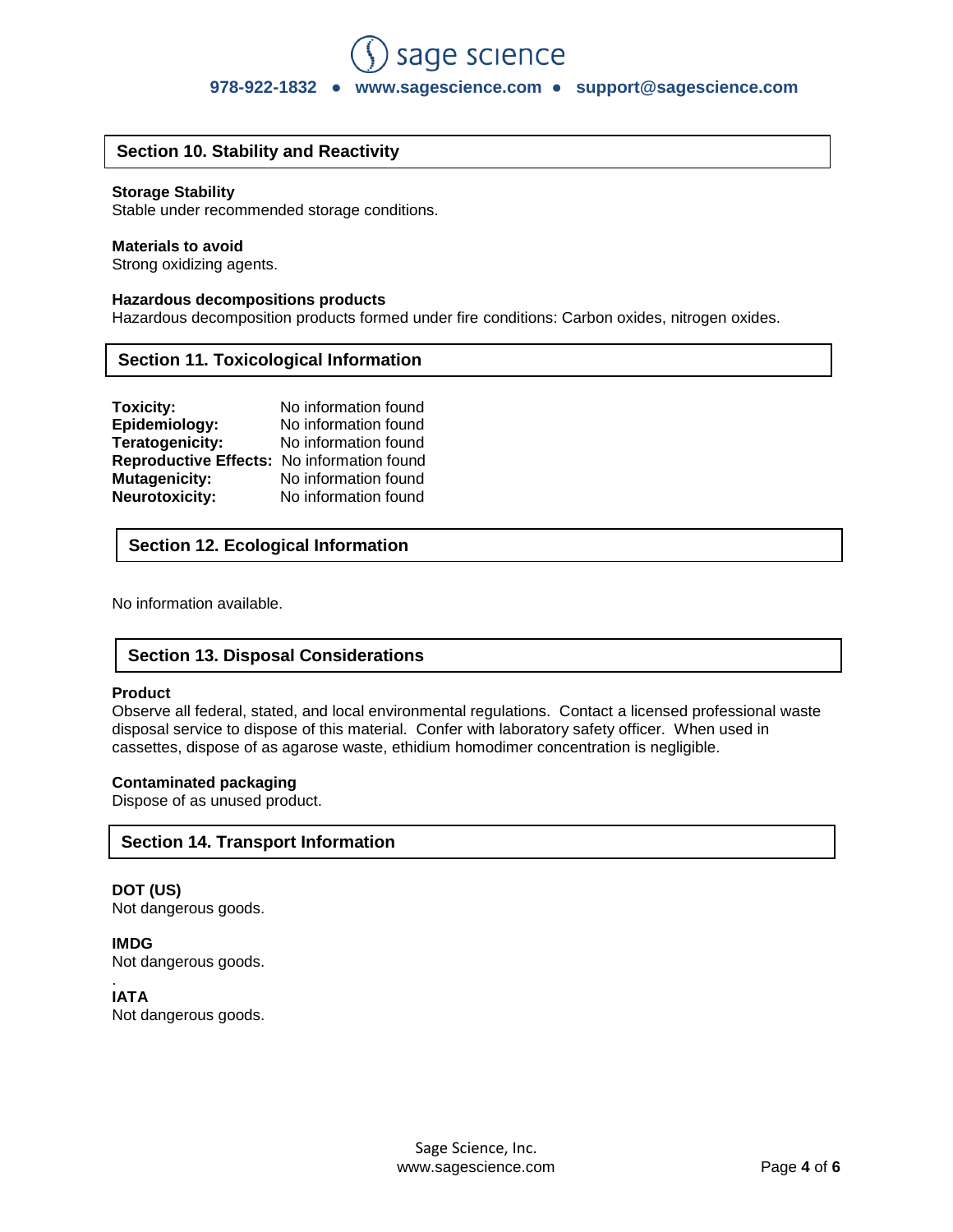## **Section 15. Regulatory Information**

#### **US Federal**

#### **OSHA**

Irritant. Not considered highly hazardous.

#### **SARA 302 Components**

No chemicals in this material are subject to the reporting requirements of SARA Title III, Section 302.

#### **SARA 313 Components**

This material does not contain any chemical components with known CAS numbers that are reportable under SARA Title III, Section 313.

#### **US State**

Materials are not present on state lists from CA, PA, MN, MA, FL, or NJ.

#### **California Prop 65**

California No Significant Risk Level: None of the chemicals in this product are listed.

#### **TSCA**

This product does not contain components listed on the TSCA inventory.

#### **Health & Safety Reporting List**

None of the chemicals are on the Health & Safety Reporting List.

#### **Chemical Test Rules**

None of the chemicals in this product are under a Chemical Test Rule.

#### **CERCLA Hazardous Substances and corresponding RQs**

None of the chemicals in this material have an RQ.

#### **Clean Air Act**

This material does not contain any hazardous air pollutants or Ozone depleters.

#### **Clean Water Act**

None of the chemicals in this product are listed as Hazardous Substances under the CWA. None of the chemicals in this product are listed as Priority Pollutants under the CWA. None of the chemicals in this product are listed as Toxic Pollutants under the CWA.

#### **Canada**

#### **DSL Status** This product does not contain components that are on the Canadian DSL or NDSL lists.

#### **European/International Regulations European Labeling in Accordance with EC Directives Hazard Symbols:**

#### **Risk Phrases**